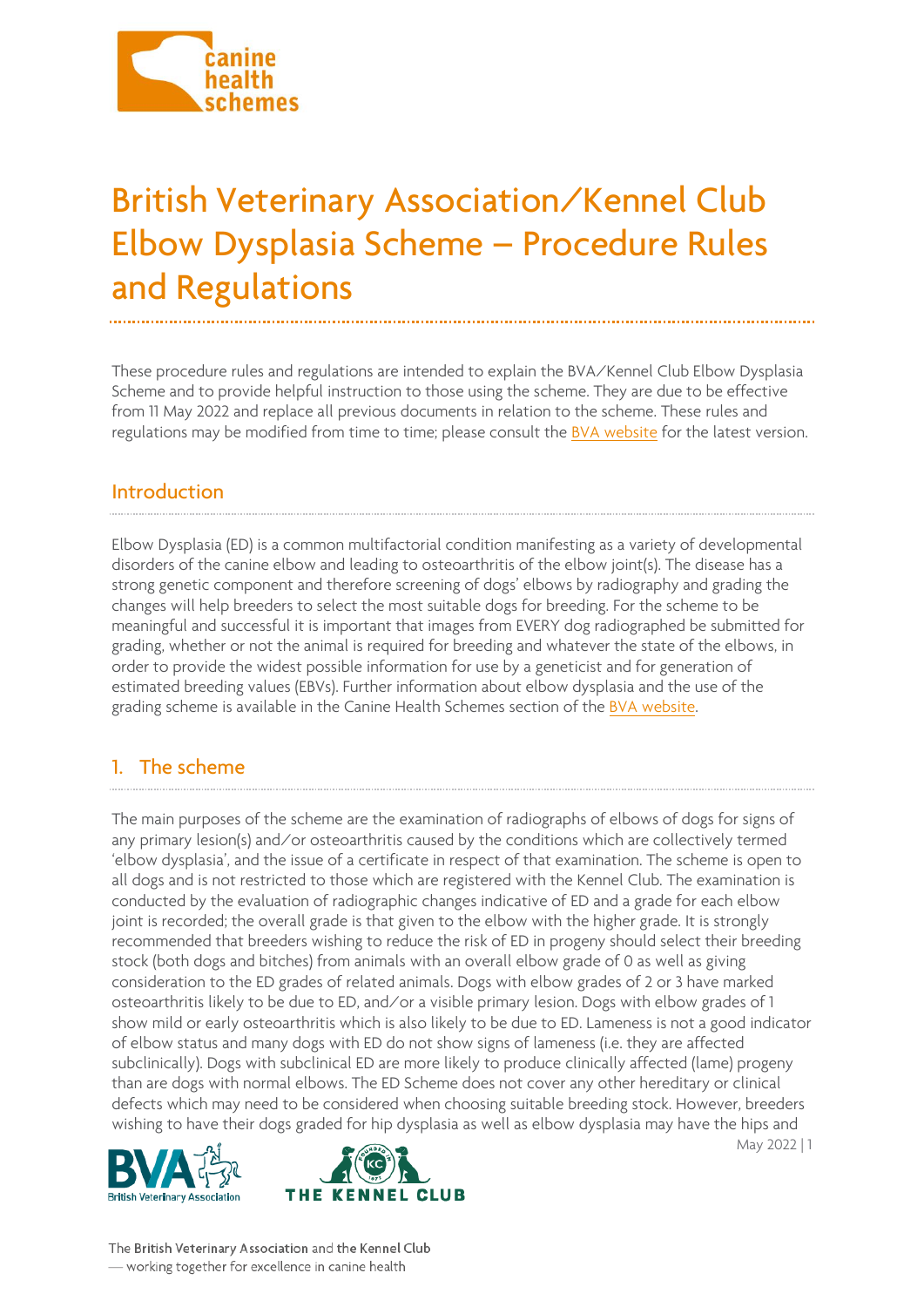

elbows radiographed at the same time and the submissions sent together. In such cases these procedure rules and regulations will have to be read in conjunction with those for the BVA/Kennel Club Hip Dysplasia (ED) Scheme (details available from [BVA website\)](https://www.bva.co.uk/Canine-Health-Schemes/).

# 2. Breed specific statistics

The breed specific statistics include Elbow Dysplasia results for all breeds that have been tested since 1999 broken down by breed and grade to give a representative overview of the ED status of the dogs graded in that breed. When the certificate is available to the submitting veterinary surgeon, a copy of the current breed specific statistics can be obtained from the [BVA](https://www.bva.co.uk/canine-health-schemes/elbow-scheme/) and [Kennel Club](https://www.thekennelclub.org.uk/media-centre/breed-registration-statistics/) websites so that the veterinary surgeon may best advise his/her client regarding the dog's suitability for breeding.

# 3. Arranging radiography and submission to the scheme

The dog's owner should approach his or her veterinary surgeon and request that the Elbow radiographs should be acquired and submitted for scoring under the Scheme. It is possible to arrange for radiographs of more than one dog to be submitted on the same occasion. The following procedure should be observed:

- a) the minimum age of a dog for submission under the Scheme is one year. There is no upper age limit;
- b) the dog must be permanently identified by either microchip or tattoo;
- c) suitable arrangements must be made with the veterinary surgeon for the dog's Elbows to be radiographed;
- d) the following documents must be made available at the time of radiography if it is registered with the Kennel Club (KC):
	- i) the KC Registration Certificate of the dog,
	- ii) any related transfer or change of name certificate;
- e) prior to radiography of the dog's Elbows, the owner and Veterinary Surgeon must complete the "Owners Details" and "Dogs Details" section of the online submission portal, verifying that the details given in these sections relate to the dog being submitted, that the details are correct and granting permission for the results to be used in the ways specified.
- f) The owner must read the declaration and acceptance of terms and confirm agreement.

NB Once a certificate of ED scoring has been issued for a dog, the dog's radiographs may not be resubmitted for scoring under the Scheme other than via an Appeal (see section 8).

## 4. Procedure for radiography of the Elbows

NB Submissions that are found not to comply with the BVA/KC Scheme Procedure Rules and Regulations, in particular with respect to radiation safety, will be rejected. Gross or repeated noncompliance may result in suspension of the submitting practice/veterinary surgeon from the BVA/KC Schemes. BVA reserves the right to inform HSE of any suspected breach of current ionising radiation





May 2022 | 2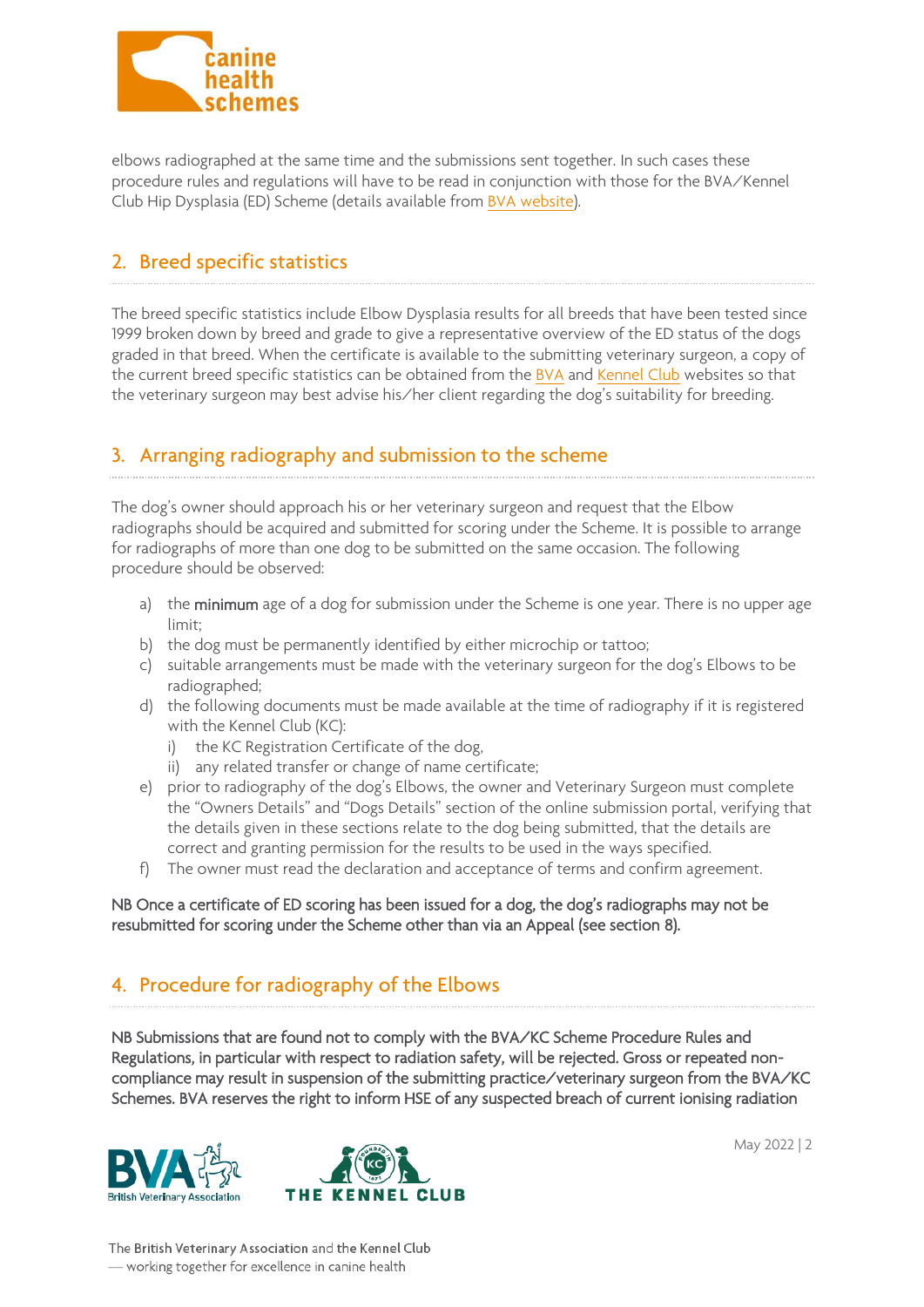

### legislation. Should a suspected breach be identified on any submission, the submitting practice/veterinary surgeon must inform their Radiation Protection Adviser of the event.

The following views of each elbow joint are required for grading under the Scheme:

Two mediolateral views, which must be:

- a) with the elbow in an extended position of about 110˚;
- b) with the elbow in a flexed position of about 45˚. The veterinary surgeon should radiograph the dog's elbows as indicated below.

#### 4.1 Protection of Personnel

The Guidance Notes for the Safe Use of Ionising Radiations in Veterinary Practice (2017), which are based on the [Ionising Radiations Regulations 2017,](https://www.bva.co.uk/resources-support/practice-management/ionising-radiations-guide/) explain that only in EXCEPTIONAL circumstances should dogs be manually restrained for radiography. Since the radiography of dogs for the purposes of this Scheme would not constitute exceptional circumstances:

- a) it is NECESSARY to employ general anaesthesia, narcosis or deep sedation to enable only mechanical (i.e. nonmanual) restraint for the positioning of the animal;
- b) collimation of the primary beam should be clearly visible on the radiograph.
- c) the X-ray beam must be projected vertically downwards, perpendicular to the table top.

#### 4.2 Positioning

Standard positions for radiography must be employed. Accordingly for both left and right elbow joints:

- a) the dog should be placed on its side with the elbow to be radiographed closer to the table; the upper limb should be secured with a tie and retracted caudally and dorsally so as not to overlay the joint being radiographed.
- b) a cassette without a grid should be placed beneath the elbow being radiographed and a left or right marker used as appropriate.
- c) for the extended mediolateral view the thoracic limb should be extended and supported underneath the carpus and foot, if necessary, so that it is parallel to the table top. The angle between the humerus and antebrachium should be 110˚.
- d) for the flexed mediolateral view, the dog should be positioned in the same way but with the elbow flexed so that the angle between the humerus and the antebrachium is 45°. Overflexion may cause rotation of the joint.
- e) the centring point for both views, by palpation, should be the condyle of the humerus; the X-ray beam should be collimated to include approximately the distal 1/3 of the humerus and the proximal 1/3 of the antebrachium. The dog should be turned over and the procedure repeated for the other elbow joint.
- f) To obtain correct positioning, please refer to the "how to" positioning videos on the BVA [YouTube Channel.](https://www.youtube.com/watch?v=JN2My4tP9YI&t=18s)

NB Radiographs which are not correctly positioned may be rejected, and appropriately-positioned radiographs requested.





May 2022 | 3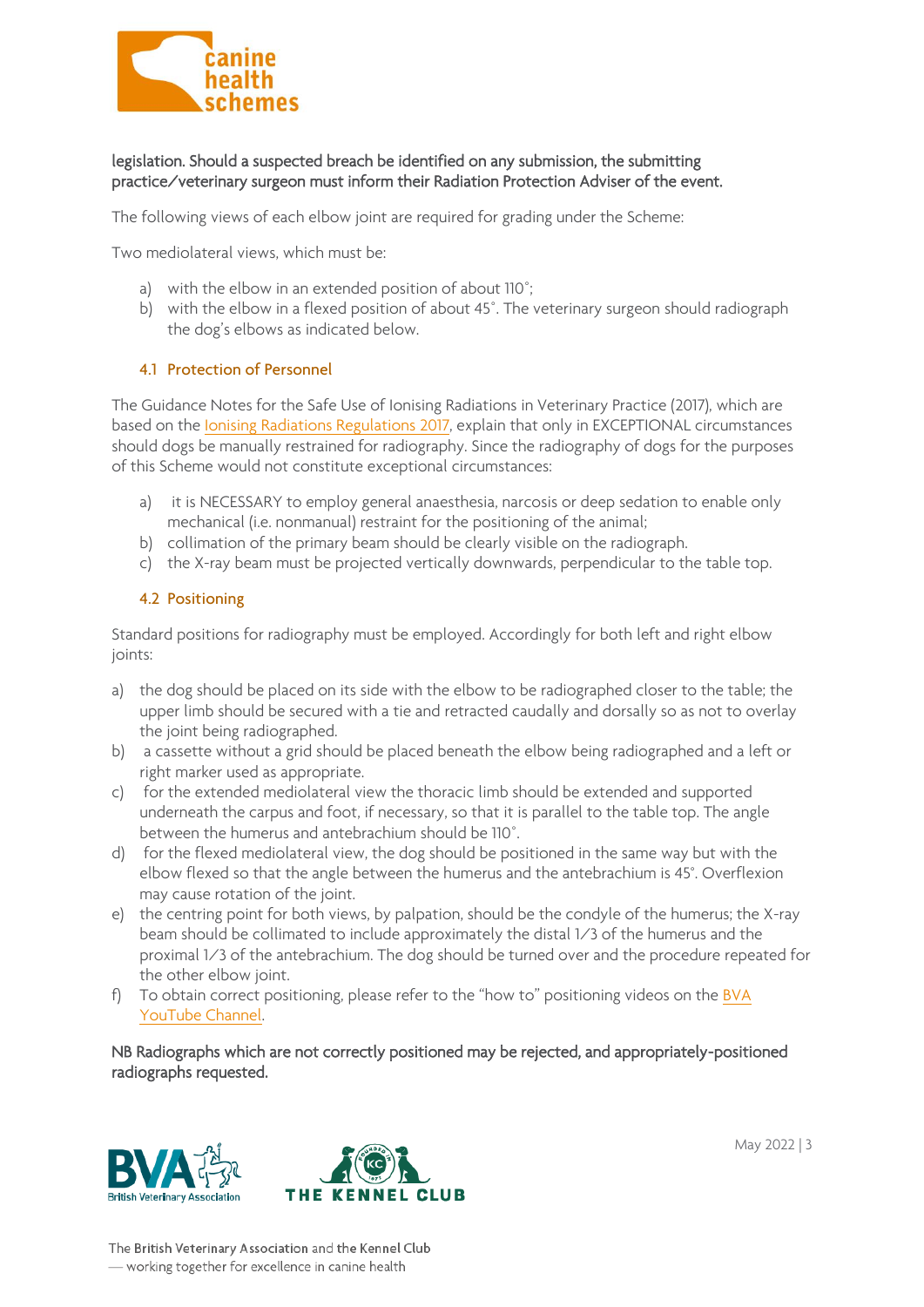

The following information MUST be included on digital images:

- a) BOTH
	- i) the Kennel Club Registration Number (from the top right hand corner of the KC Registration Certificate) for dogs registered with the KC (no other form of identification for KC registered dogs is acceptable). For dogs not registered with the KC, identification as used by the veterinary practice, other registering body or breed club may be used. AND ii) microcchip or tattoo number
- b) the date of radiography
- c) left and/or right marker(s).

#### NB Radiographs which are not correctly identified will be returned to the submitting veterinary surgeon and an appropriately identified radiograph requested.

#### 4.4 Image quality

Correct exposure is essential to provide a radiograph of good diagnostic quality. When radiographing a large or overweight dog with either conventional or digital systems, it is usually necessary to use a grid to minimise the effects of scattered radiation on the image. The image should show good radiographic definition and contrast, and the dorsal acetabular edges (DAE) should be visible superimposed by the femoral heads. The radiograph should be checked for correct positioning, exposure and image quality while the dog is still restrained in case a further radiograph needs to be taken.

#### 4.5 Uploading images

When making your submission, you can upload your radiographs directly to this online portal. All radiographs must be in a DICOM (.dcm) format - all other image types including JPEG, TIFF, EPS and GIF will not upload.

DICOM files are typically large and how much time it will take to upload to this portal will depend on a number of factors including your internal practice network and internet connection. We suggest you shouldn't try to upload multiple submissions across lots of browser windows at the same time as this will cause your uploads to slow down.

Radiograph machines typically save radiographs with long numerical file names. This makes it tricky to identify them when you try to upload them to the portal. To make this easier we suggest saving the dog name as part of the file name. For example: "Millie Gillon-Left Elbow-Ext-1.DICOM". It is important that each file is saved under a unique name because files with an identical name cannot be uploaded.

### 5. Submission **5. Submission**

The procedure for submission under the scheme is as follows:





May 2022 | 4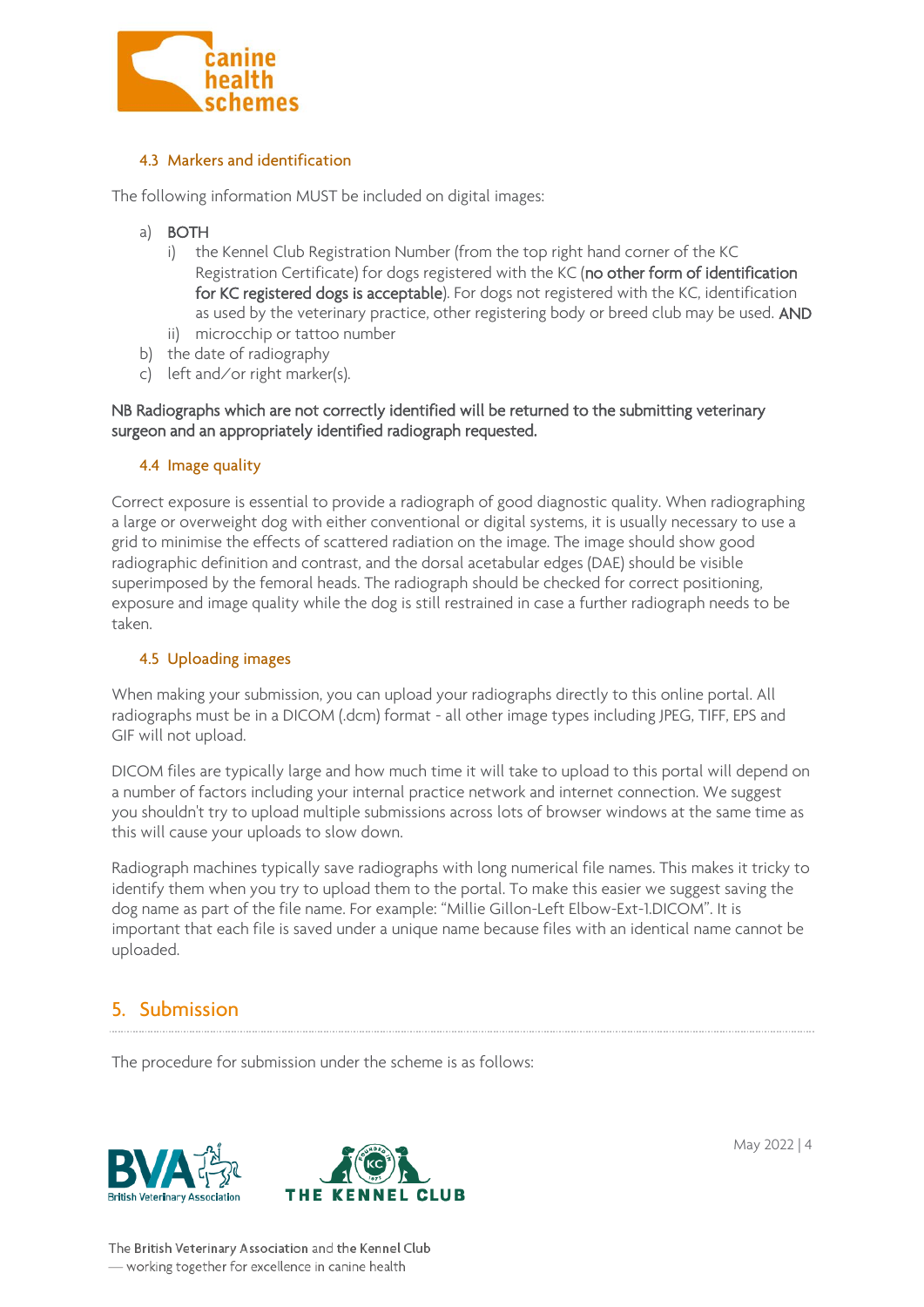

a) The veterinary surgeon is responsible for uploading the images and providing the correct details (as the owner would want to see them appear on the completed certificate) on the submission portal.

NB The veterinary surgeon should check that the breed, colour and sex of the dog correlate with those details in the Owner's Declaration and on the KC Registration Certificate. The veterinary surgeon should also check that the details on the KC Registration Certificate have been accurately and completely transposed by the owner.

# 6. Grading

The procedure for grading under the scheme is as follows:

- a) Scrutineers, appointed by BVA, meet frequently to score the radiographs. Two scrutineers agree the score for each radiograph;
- b) For each elbow joint a grade is derived by evaluation of the margins of the joints and the bone structure for signs of primary lesions and/or osteoarthritis of the elbow. Four grades are possible under the Scheme; the minimum grade for each elbow is 0 and the maximum is 3. The overall grade given for both elbows is the grade given to the elbow with the higher grade. The LOWER the grade the less the degree of ED evident on the radiograph.

NB If there appear to be any inconsistencies or inaccuracies with the owners or dogs details, the submission will be returned to the veterinary surgeon with relevant comments, prior to scoring.

#### 6.1 Reject radiographs

If a radiograph is rejected, the fee will not be refunded and will require a subsequent radiograph submitted for the dog. It must be accompanied by a further fee (see Schedule 1).

#### 7. Results 7. Results and 20

The results of grading are normally available to the submitting veterinary surgeon within two weeks from receipt by BVA of the correct submission. The arrangements are as follows:

- a) once a submission has been graded by the CHS scrutineers, a locked PDF copy will be made available in the Submission history section of the portal. Veterinary surgeons will be able to download a copy and pass on a copy to the dog owner. The results will also be published on the Kennel Club website if the dog is registered with the UK Kennel Club.
- b) relevant details may be sent to a geneticist for statistical analysis or creation of EBVs as arranged by BVA.

#### 7.1 Requests for results

Owners can request to receive direct email updates from CHS on the progression of their submission. Owners should let their veterinary surgeon know that they would like to receive updates and the veterinary surgeon is then responsible to select this feature when making a submission.





May 2022 | 5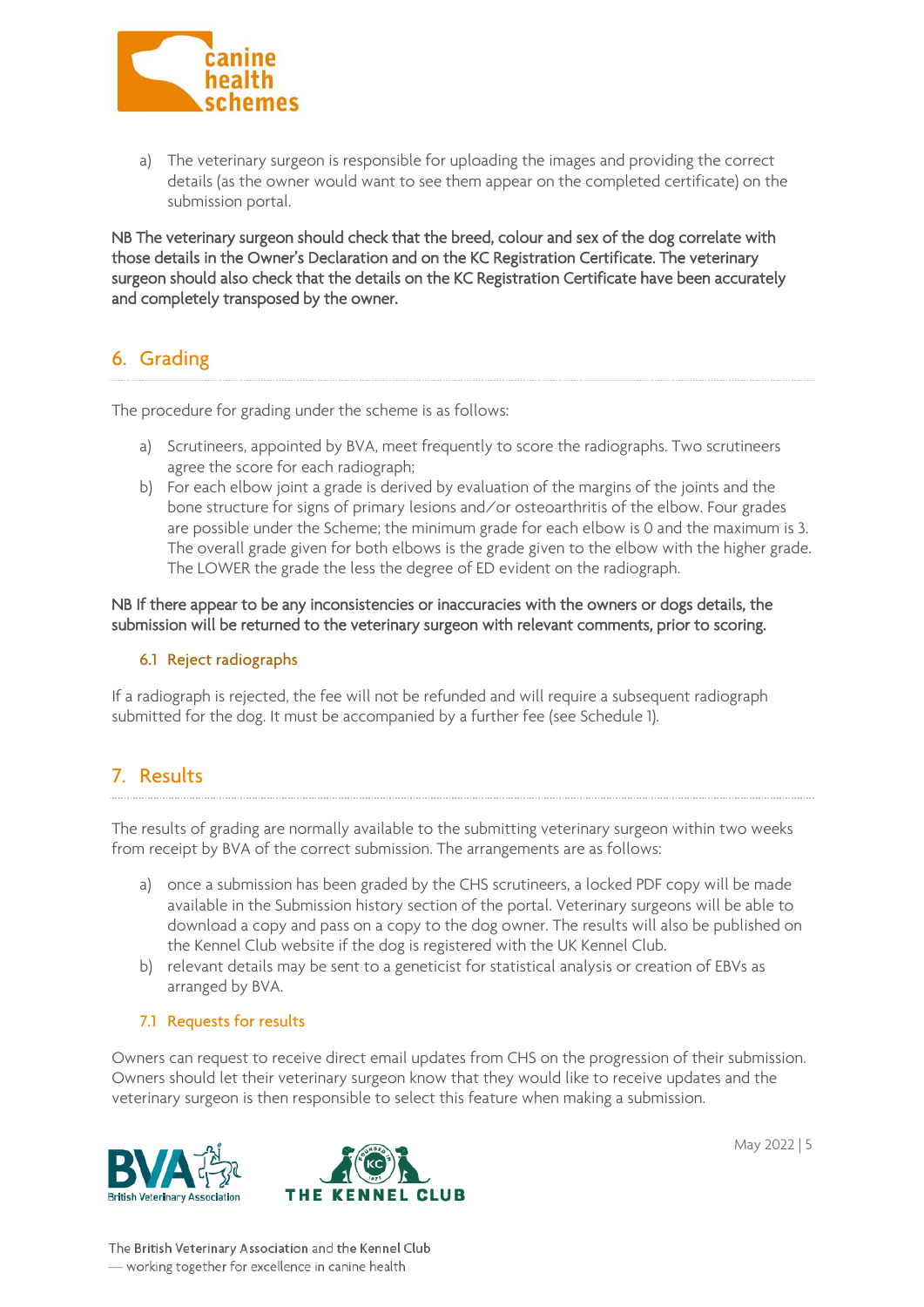

- a) Pending results:
	- i) an owner must contact the submitting veterinary surgeon, NOT BVA, for results issued under the scheme;
- b) Past results:
	- i) results for KC-registered dogs which have previously been published are available on the Kennel Club website;
	- ii) any results which have not been published should be sought directly from the owner(s) of the dog;

# 8. Appeals procedure

An owner has a right to appeal with regard to the results of a HD score. The procedure is as follows:

- a) any application for appeal against the result of a HD score must be lodged by the owner to the submitting veterinary surgeon within 45 days from the date of dispatch from BVA.
- b) the veterinary surgeon who originally took the radiographs and submitted them to scheme, will then need to find the relevant submission on the online portal under Submission history, and then commence the appeals procedure by selecting 'appeal' and following the relevant prompts.
- c) the radiograph will be re-scored by a further pair of scrutineers and then by the Chief Scrutineer, whose decision will be final.
- d) the final result will then be relayed to the submitting veterinary surgeon by email and the original certificate will be kept by CHS
- e) please be aware that the appeal process is prepared to either endorse, raise, or lower the score/grade, the cost of an appeal is £127.20 and the process can take up to 4 weeks.





May 2022 | 6